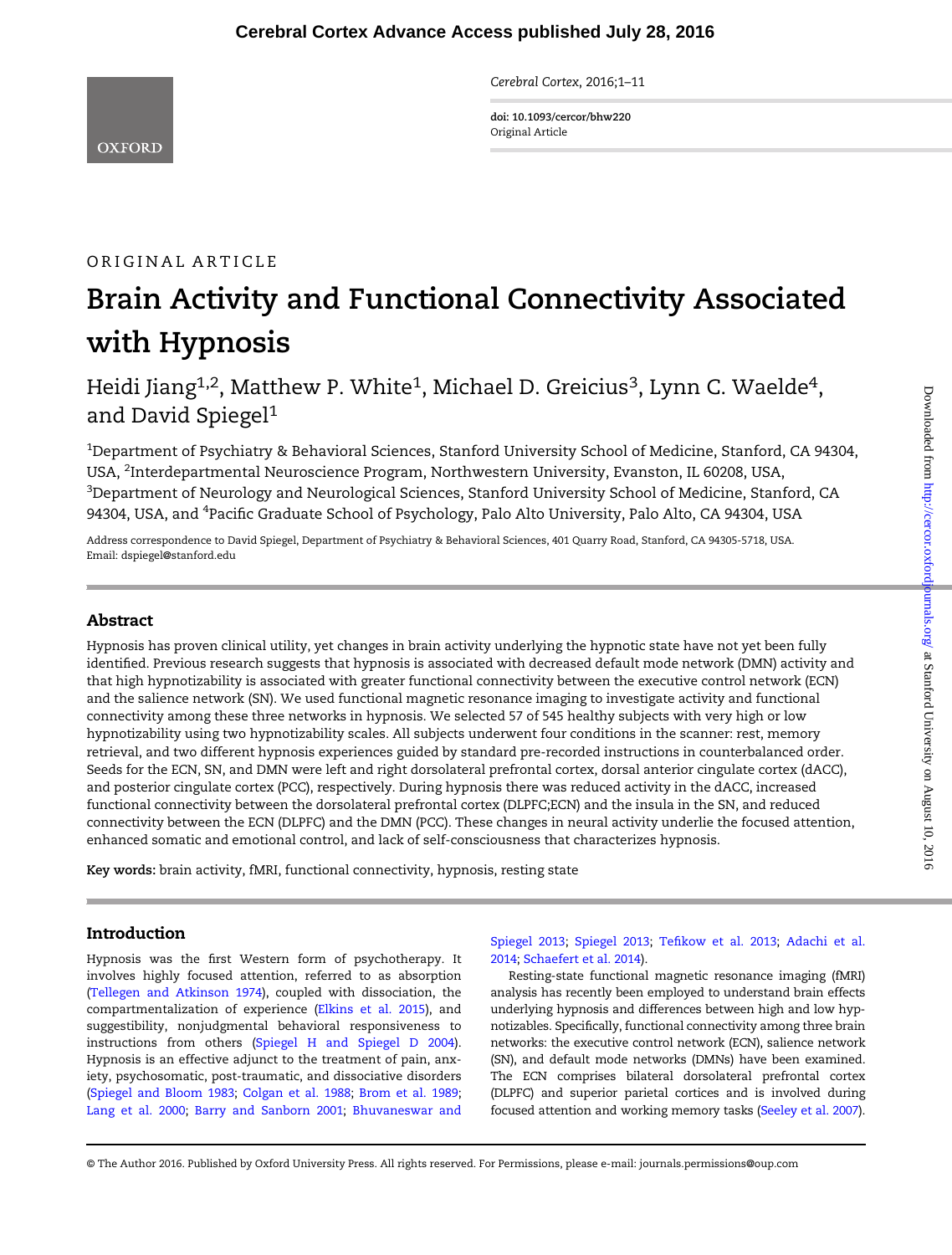Like the ECN, the SN is activated during tasks; it joins the dorsal anterior cingulate cortex (dACC) and frontoinsular cortex to subcortical regions like the hypothalamus. It is typically activated when one is challenged or anxious [\(Seeley et al. 2007](#page-10-0)). The DMN is composed of a set of structures including the posterior cingulate cortex (PCC) and other midline brain structures including the medial prefrontal cortex (mPFC), which are activated and become highly interconnected during rest and rumination and deactivated as task engagement increases [\(Seeley et al. 2007;](#page-10-0) [Supekar et al. 2008;](#page-10-0) [Greicius et al. 2009\)](#page-9-0).

There are recent data indicating differences in fMRI functional connectivity between individuals who are high and low in hypnotizability, a measurable ([Spiegel H and Spiegel D 2004\)](#page-10-0) and stable trait throughout adulthood (0.7 test–retest correlation over 25 years) ([Piccione et al. 1989](#page-10-0)). Decreased DMN activity has been reported in high hypnotizables during hypnosis [\(McGeown et al. 2009](#page-9-0); [Deeley et al. 2012\)](#page-9-0), indicating that hypnosis is a state of awareness distinct from the resting state. ([Hoeft](#page-9-0) [et al.](#page-9-0) 2012) found increased connectivity of the left anterior aspects of the DLPFC of the ECN and the dACC of the SN in high hypnotizables compared with lows at rest, identifying the trait rather than the state. Additionally, there is evidence that hypnotizability is associated with higher levels of the dopamine metabolite homovanillic acid in the cerebrospinal fluid (CSF) [\(Spiegel and King 1992\)](#page-10-0). These findings led us to expect that high hypnotizables would exhibit increases in functional connectivity between the dopamine-rich DLPFC and dACC during the hypnotic state [\(Vrieze et al. 2013\)](#page-10-0), reflecting greater topdown sensory control. Furthermore, prior work has shown that the degree of pain experienced by subjects when told under hypnosis that they will experience pain is positively correlated with DLPFC, dACC, and insular activation [\(Raij et al. 2009\)](#page-10-0). Conversely, hypnotic analgesia specifically directed at pain affect ("the pain will not bother you") is associated with reduced activity in the dACC [\(Rainville et al. 1997\)](#page-10-0). These findings additionally suggest that dACC deactivation during hypnosis is task-dependent, with decrements in activation related to decreased negative affect. This is consistent with previous work showing that dACC activation is associated with appraisal and expression of fear and pain ([Etkin et al. 2011](#page-9-0)), as well as a sense of personal agency or will to persevere [\(Parvizi et al.](#page-10-0) [2013\)](#page-10-0). Hypnotic analgesia may thus involve a reciprocal interaction of cognitive reinterpretation of the meaning of pain sensation in response to suggestion (DLPFC) and reduced negative affect about it (dACC). However, in one hypnotic paralysis study, the hypnotic state was found to be associated with an increase in right ACC activity, as well as that in the orbitofrontal cortex bilaterally [\(Cojan et al. 2009\)](#page-9-0). Greater functional connectivity between the SN and ECN would amplify task-related activity reflecting increases or decreases in anxiety.

There has been debate regarding whether hypnosis is a distinct neurophysiological state or simply the product of expectation and social influence [\(Sadler and Woody 2006](#page-10-0); [Mazzoni](#page-9-0) [et al.](#page-9-0) 2013). The sociocognitive approach emphasizes the importance of expectancy, especially involving the use of the word "hypnosis," and sees hypnotic experiences on a continuum of social influence on cognition and behavior, rather than as reflecting a change in neural or mental state ([Lynn](#page-9-0) et al. [2015a,b\)](#page-9-0). When subjects are simply told to enter hypnosis with no further instructions, low hypnotizables focus on everyday concerns while high hypnotizables experience imagery or positive affect/exceptional experiences [\(Cardena et al. 2013](#page-9-0)).

This study was designed to identify differences in restingstate brain activity (i.e. connectivity of the EC, SN, and DMN) between highly hypnotizable and low hypnotizable individuals during hypnosis. Specifically, we hypothesized a priori that highly hypnotizable subjects, relative to low hypnotizables, when hypnotized, would show: 1) decreased activity in the dACC; 2) increased connectivity between ECN regions such as the DLPFC and SN attentional control regions, such as the frontoinsular cortex and the dACC; 3) decreased connectivity in brain regions mediating self-referential processing, such as the MPFC and PCC (i.e. DMN).

## Methods and Materials

#### Experimental Procedures

## Subjects

The study was approved by Stanford's Institutional Review Board. Consent forms for participation in initial screening and fMRI scanning were provided by trained research assistants and the PI's contact information was provided. There were no complaints or concerns expressed about research procedures. We screened 545 healthy participants recruited in college and university settings for hypnotizability using total scores on the Harvard Group Scale for Hypnotic Susceptibility, Form A (HGSHS:A) ([Shor and Orne 1962\)](#page-10-0), and confirmed those rated low and high in hypnotizability with blinded individual administration of the hypnotic induction profile (HIP) ([Stern et al. 1978;](#page-10-0) [Spiegel H and Spiegel D 2004\)](#page-10-0). Both measures involve a formal hypnotic induction followed by a series of instructions for alterations in sensory, motor, and volitional function. Both have acceptable test–retest reliability and inter-rater agreement. Evidence for validity includes significant correlations between scores on these tests and clinical response to treatments involving hypnosis for pain ([Hilgard and Hilgard 1975\)](#page-9-0), smoking (Spiegel [et al. 1993](#page-10-0)), and phobias [\(Spiegel et al. 1981\)](#page-10-0). Participants were included in the initial high hypnotizable group ("highs") if they scored between 9–12 on HGSHS:A (range 0–12) screening and 7–10 on a subsequent individual HIP [\(Spiegel H and Spiegel D 2004](#page-10-0)) (range 0–10). Participants were included in the minimally hypnotizable group ("lows") if they scored between 0–3 on the Harvard Group scale and 0–3 on a subsequent HIP. This left 67 subjects (43 confirmed highs and 24 confirmed lows) to participate in the fMRI portion of the study. Subjects were excluded if they reported any history of or current: 1) significant head trauma or other neurologic disorder such as stroke, seizure, or multiple sclerosis; 2) active substance abuse; 3) psychiatric diagnosis or current use of psychotropic medication; 4) pregnancy or nursing; and 5) fMRI scanning contraindication such as an implanted device. Data from 7 highs and 3 lows were discarded (1 had a permanent metal retainer, 3 had excess head movement during the scan, 2 were bothered by the scanner noise, and 4 others because of technical scanner problems, failure to experience hypnosis in the scanner, or an incomplete scan). Ultimately, 36 highs and 21 lows who scored consistently high or low on both measures, representing 10.5% of the sample screened, participated in the brain imaging studies (Table [1\)](#page-2-0). All subjects were asked to rate on a scale of 1–10 how hypnotized they felt during each of the two hypnotic scans, with one indicating "not hypnotized at all" and 10 representing "deeply hypnotized." These two ratings were highly correlated across the 36 highs ( $r = 0.69$ ,  $P < 0.001$ ). We selected the subjects in the "high" group with the top 21 highest mean ratings to match the sample size of the lows for between-group fMRI analyses. For one-sample comparisons among highs using the intensity of hypnosis ratings as a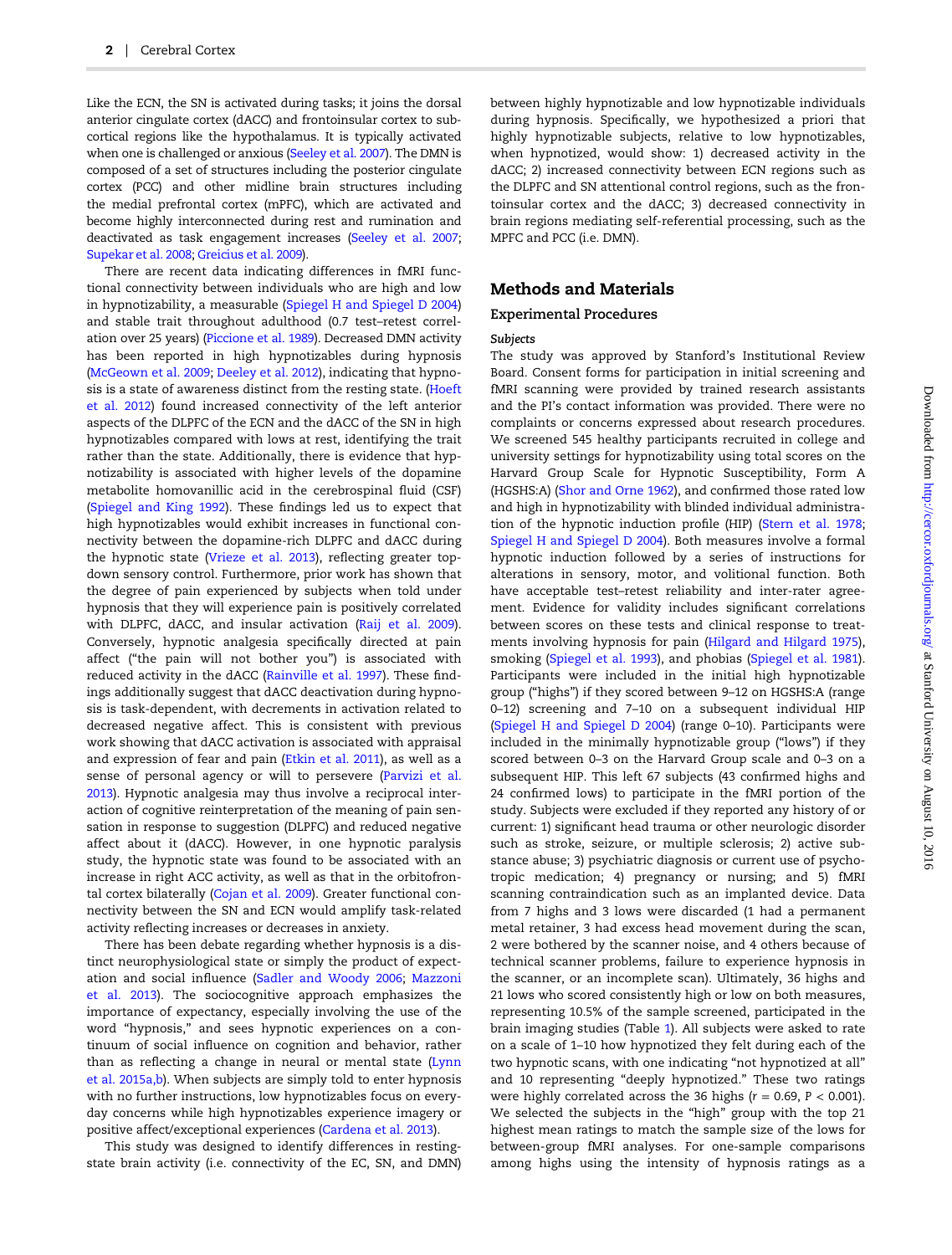<span id="page-2-0"></span>covariate of interest, scans from all 36 highs were used. This provided a manipulation check to see whether those with hypnotic capacity who experienced a more profound hypnotic response had greater associated brain activity and connectivity changes. Between the 21 highs and 21 lows, independent twosample t-tests showed that hypnotizability scores (HIP:  $t = 17.4$ ,  $P < 0.0001$ ; HGS:  $t = 24.0$ ,  $P < 0.001$ ) and post-scan ratings  $(t = 12.50, P < 0.0001)$  differed significantly as planned, while age (t = 1.58, P = 0.12) and gender ( $\chi^2$  = 0.89, P = 0.35) did not (Table 1). Between the 21 highs selected and the 15 remaining highs, independent two-sample t-tests showed that hypnotizability scores (HIP:  $t = 0.95$ ,  $P = 0.35$ ; HGS:  $t = 1.25$ ,  $P = 0.22$ ) did not differ significantly, but, as planned, post-scan ratings did  $(t = 8.87, P < 0.0001).$ 

#### Hypnosis Conditions

All subjects were scanned during 4 conditions administered in counterbalanced order: 1) hypnotic happiness (hypnotic emotion condition), 2) hypnotic vacation (hypnotic memory condition), 3) resting state, and 4) memory condition (Fig. 1). Before each scan, subjects were given pre-recorded instructions to stay still and close their eyes. Depending on the condition, subjects were then instructed with a pre-recorded script lasting 1–2 min to either let their minds wander and think about nothing in particular (resting-state scan), think about their day in great detail (memory control scan), or to enter into a hypnotic state via a brief 2 min hypnotic induction script used in clinical care ([Spiegel H and Spiegel D 2004](#page-10-0)). Subjects were hypnotized with an instruction to look up and close their eyes, take a deep breath, let the breath out, and let their body float, as though they were in a bath, a lake, a hot tub, or floating in space. In one hypnotic condition participants were instructed to imagine a time when they felt happiness, and in another to remember or imagine a vacation. We chose to structure the content of the two hypnosis conditions rather than simply provide an hypnotic induction with no further guidance. These hypnotic induction variants controlled for the tendency of people with different levels of hypnotizability to focus spontaneously on

different mental content when hypnotized without further instruction: low hypnotizables focus on everyday concerns, while high hypnotizables experience imagery or positive affect/ exceptional experiences [\(Cardena et al. 2013\)](#page-9-0). Any differences observed could be attributed to differences in the mental content rather than the state of hypnosis. Our  $2 \times 2$  design (high vs. low hypnotizabilty, hypnosis vs. control conditions) tested for fMRI differences observed only among highs and only in the two hypnosis conditions compared to rest and memory without hypnosis, to control for the role of memory processing during hypnosis conditions.

The hypnotic tasks were also designed to maintain adherence, e.g. continuous use of the hypnotic experience analogous to clinical applications of hypnosis in treatment. In addition, participants were reminded via pre-recorded scripts during all scans to continue the particular instructed task 1/3rd and 2/3rd of the way into the scan. These reminders repeated part of the directions for each condition. As a manipulation check, at the end of each condition subjects rated how hypnotized (or drowsy, in the rest and autobiographical memory scans) they felt on a scale of 1–4 using a button box. A recording ended hypnosis at the end of each hypnosis condition, and then participants were asked to provide hypnotic intensity ratings again, this time on a 1–10 scale. We controlled for variability in social input by using standardized recordings of hypnotic instructions during the experiment, and for expectancy by having subjects rate the intensity of their hypnotic experience.

#### fMRI Scanning

Data acquisition. Subjects underwent four 8-min scans, followed by a 10-min structural scan. Magnetic resonance imaging was performed on a 3.0 T GE whole-body scanner (GE Healthcare Systems, Milwaukee, WI) located at the Lucas Center for Imaging at Stanford University School of Medicine using an eight-channel head coil. High-resolution structural scans were acquired using a spoiled GRASS sequence (128 slices, 0.86-mm<sup>2</sup> in-plane and 1.2-mm through-plane resolution, flip angle =  $11^{\circ}$ , FOV = 22 cm), facilitating subsequent localization and

Table 1 Study subjects. Of 545 participants screened for hypnotizability using the Harvard Group Scale for Hypnotic Susceptibility, Form A (HG-SHS:A [\(Shor and Orne 1962](#page-10-0)), 36 highs and 21 lows who scored consistently on that and the HIP ([Spiegel 2004](#page-10-0); [Spiegel and Spiegel 2004\)](#page-10-0) were scanned. The High Subgroup was selected for having the highest self-ratings of intensity of hypnotic experience during the hypnosis tasks in the study

| Hypnotizability                   | High(36)        | High subgroup (21) | Low $(21)$      |  |
|-----------------------------------|-----------------|--------------------|-----------------|--|
|                                   |                 |                    |                 |  |
| Age                               | $23.8 \pm 10.5$ | $21.7 \pm 8.5$     | $26.5 \pm 10.9$ |  |
| Gender (M/F)                      | 12/25           | 7/13               | 10/10           |  |
| Post-scan hypnosis ratings (1–10) | $7 \pm 1.8$     | $8.3 \pm 0.6$      | $2.4 \pm 2$     |  |
| $HIP (0-10)$                      | $8.5 \pm 0.9$   | $8.7 \pm 1.0$      | $1.9 \pm 1.4$   |  |
| HGSHS (0-12)                      | $9.7 \pm 1.3$   | $9.95 \pm 1.4$     | $1.4 \pm 1.0$   |  |



Figure 1. Experimental design. Four scans were performed in counterbalanced order for each subject (hypnosis conditions, rest, memory). All 4 scans were performed within one session, with each scan preceded directly by either instructions (rest, memory scans) or induction (hypnosis scans). Orange bars indicate timing of instruction/induction reminders during each scan, and blue bar indicates within-scan ratings. Subjects provided post-scan ratings immediately following the entire session.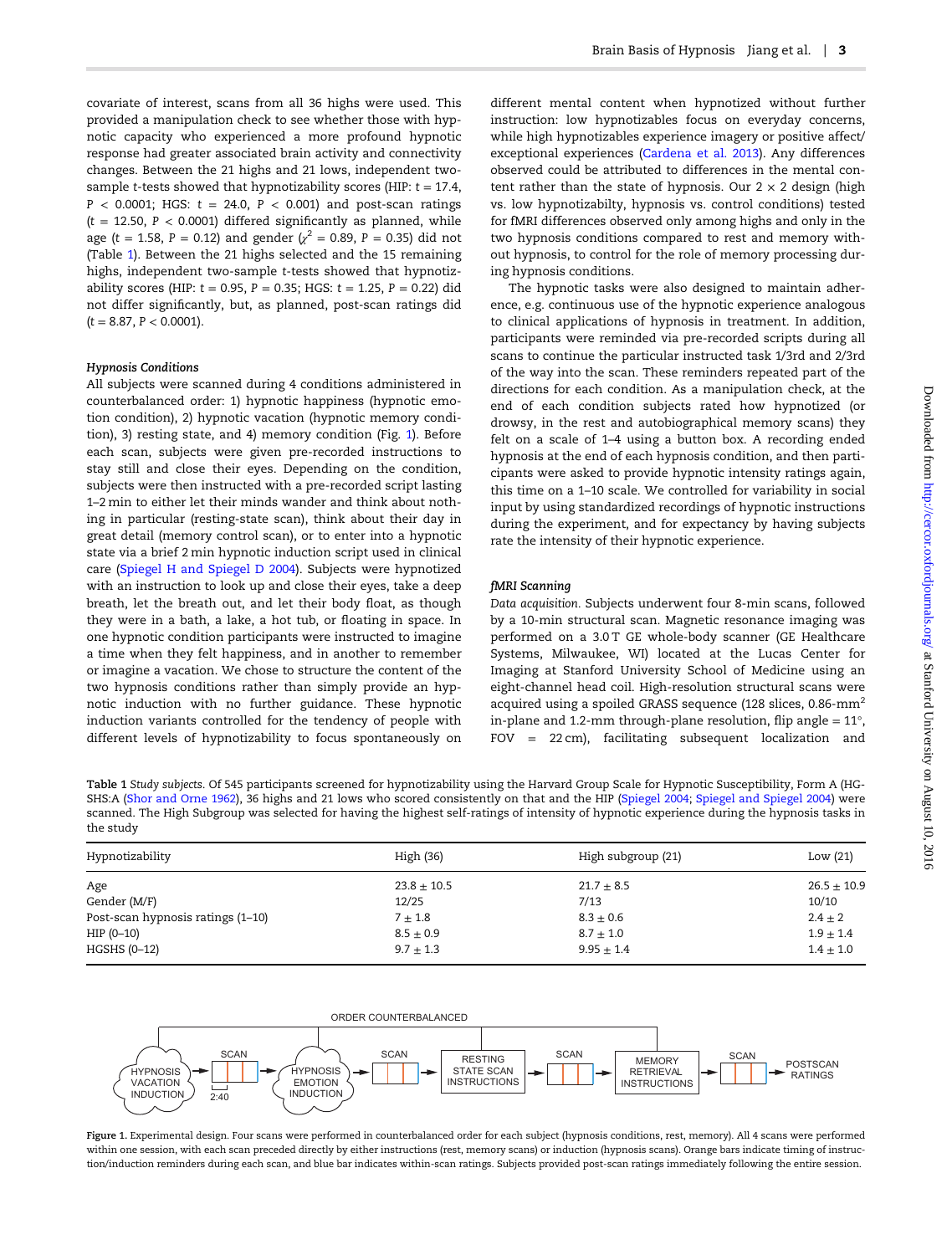coregistration of functional data. A T2\*-sensitive gradient echo spiral-in/out pulse sequence [\(Glover and Law 2001\)](#page-9-0) was used for functional imaging (TR =  $2000 \text{ ms}$ , TE =  $30 \text{ ms}$ , flip angle =  $80^\circ$ , matrix  $64 \times 64$ ,  $FOV = 22$  cm). Thirty-one oblique axial slices were obtained parallel to the AC-PC with 4-mm slice thickness, 1-mm skip. A high-order shimming procedure was used to reduce B0 heterogeneity before the functional scan [\(Kim et al. 2002](#page-9-0)). Cardiac signals were collected via photoplethysmograph and respiration monitored by a respiratory belt around the abdomen within the scanner.

#### Data preprocessing

Images were preprocessed and analyzed using FMRIB's Software Library (FSL version 4.1) ([Smith et al. 2004\)](#page-10-0). Physiological signals were first removed using RETROICOR and RVHRCOR [\(Glover et al. 2000](#page-9-0); [Chang and Glover 2009\)](#page-9-0). The first 6 of 240 volumes were discarded to allow for signal stabilization, resulting in 234 volumes. The following preprocessing steps were then applied: motion correction using least square minimization ([Jenkinson et al. 2002](#page-9-0)), removal of non-brain structures [\(Smith et al. 2002\)](#page-10-0), resampling to 2 mm and spatial smoothing with a 6 mm full-width at half-maximum Gaussian kernel, mean-based intensity normalization of all volumes by the same factor, and high-pass filtering with a Gaussian-weighted least-squares straight line fitting (sigma  $= 75$  s). For the fractional amplitude of low-frequency fluctuation (fALFF) analysis described below, data were not high-passed, but all other steps were identical. Functional scans were then aligned to each individual's high-resolution T1-weighted image and registered to the MNI152 standard space using affine linear registration ([Jenkinson et al. 2002\)](#page-9-0). Several sources of noise were subsequently regressed out of the 4D images, including variance from CSF, white matter, and the 6 standard movement parameters. Time-series for CSF and white matter were calculated using 3 mm spherical ROIs centered at coordinates  $x = 18$ ,  $y = -34$ ,  $z = 18$  in the CSF of the MNI152 standard atlas space and  $x = 26$ ,  $y = -12$ ,  $z = 34$  of white matter [\(Shirer et al. 2012\)](#page-10-0).

Movement and physiological parameters were calculated for each group [\(Table S1](http://CERCOR.oxfordjournals.org/lookup/suppl/doi:10.1093/cercor/bhw220/-/DC1)). A 2  $\times$  4 mixed ANOVA (group by condition) showed no significant effects of heart rate on group, condition or interaction of group and condition (group:  $F(1,40) = 0.51$ ,  $P = 0.48$ ; condition:  $F(3,40) = 1.54$ ,  $P = 0.21$ ; group by condition:  $F(3,40) = 1.36$ ,  $P = 0.26$ ). For respiration rate, there was a significant main effect on condition  $(F(3,40) = 16.24, P < 0.001)$  but no significant main effect on group  $(F(1,40) = 0.04, P = 0.84)$  or group by condition interaction  $(F(3,40) = 1.23, P = 0.30)$ . Post-hoc paired sample t-tests showed that respiration rate was significantly higher during the memory scan than during rest  $(t(40) = 4.14, P < 0.001)$ , vacation  $(t(40) = 6.24, P < 0.001)$ , and happy  $(t(40) = 5.45, P < 0.001)$ , and significantly higher during rest compared to vacation (t(40) = 2.33, P = 0.02) and happy (t(40) = 2.37,  $P = 0.02$ ). Next, we found no significant effects of movement (mean absolute displacement) on group, condition, or interactions of group and condition (group:  $F(1,40) = 2.27$ ,  $P = 0.14$ ; condition:  $F(3,40) = 0.44$ ,  $P = 0.72$ ; group by condition:  $F(3,40) = 0.69$ ,  $P = 0.55$ ). Additionally we examined mean framewise displacement ([Power et al. 2012](#page-10-0)) and found no main effect of group  $(F(1,40) = 0.01, P = 0.92)$ , condition  $(F(3,40) = 1.01, P = 0.39)$ , or group by condition interaction  $(F(3,40) = 1.49, P = 0.22)$ . Finally there were no significant effects of percent frames scrubbed using a threshold of 0.5 mm [\(Power et al. 2012](#page-10-0)) on group, condition, or interactions of group and condition (group:  $F(1,40) = 0.56$ ,  $P = 0.46$ ; condition:  $F(3,40) = 0.27$ ,  $P = 0.85$ ; group by condition:  $F(3,40) = 1.65$ ,  $P = 0.18$ ).

#### Data Analysis

#### Fractional Amplitude of Low-Frequency Fluctuations

We utilized the fALFF of the fMRI signal to measure the amplitude of regional spontaneous activity throughout the brain [\(Zou et al. 2008\)](#page-10-0). It is a ratio of the power spectrum of low frequency (0.01–0.08 Hz) to that of the entire frequency range, thereby controlling for overall physiological noise. We made group by condition comparisons using non-parametric t-tests with "Threshold-Free Cluster Enhancement" (TFCE) [\(Smith and](#page-10-0) [Nichols 2009\)](#page-10-0). The fALFF analysis was performed using the resting-state fMRI data analysis toolkit (REST) version 1.6 ([Song](#page-10-0) [et al.](#page-10-0) 2011). To examine differences in fALFF across states, a fixed effects analysis was performed voxel-wise at the level of single subject fALFF maps to yield subject-specific maps of the contrast of interest—the averaged fALFF of the two hypnotic conditions minus rest and memory minus rest. These maps were used as input for group-level analyses using FSL's nonparametric statistical method (randomize) [\(Smith et al. 2004\)](#page-10-0).

#### Functional Connectivity Analysis

To compare within network and across network connectivity for ECN, SN, and DMN, seeds were taken from left and right DLPFC, dACC, and PCC as central nodes of the respective networks. All four seed regions were derived from a previously reported resting-state study [\(Shirer et al. 2012\)](#page-10-0). No mask was applied. For each subject and each condition, averaged timeseries within these ROIs were used as regressors of interest against the global signal time-series in a multiple regression analysis using FSL's FEAT tool [\(Smith et al. 2004](#page-10-0)). For seeds in which between-group comparisons were significant, intensity of hypnosis ratings for all 36 highs were used as a covariate of interest in a separate analysis to examine where hypnotic experience varied with connectivity to seed, similar to the method of ([Deeley et al. 2012\)](#page-9-0). We chose this approach since by design the two groups were at the extremes of the hypnotizability continuum, so within-group variance among those capable of experiencing hypnosis is more meaningful and consistent with statistical assumptions.

To test the interaction of interest (hypnosis conditions−rest) and the control contrast (memory−rest), a fixed effects analysis was performed voxel-wise for connectivity maps to yield subject-specific maps of hypnosis−rest (beta values for the two hypnosis conditions were averaged after regression for each subject) and memory−rest maps. These maps then were used in group-level analyses via FLAME, a mixed-effects model in FSL [\(Smith et al. 2004\)](#page-10-0) and corrections for multiple comparisons were carried out at the cluster level using Gaussian random field theory (GRF) ( $z > 2.3$ ; cluster significance:  $P < 0.05$ ).

## Results

## Decreased dACC Activity During Hypnosis

We found that during hypnosis among high hypnotizables there was reduced activity in the dACC, as measured by the fALFFs in the fMRI BOLD signal. In a group-level analysis of hypnosis versus rest throughout the brain, sample-matched high hypnotizables exhibited reduced regional fractional amplitude of BOLD signal only in the dACC, as well as the left superior frontal gyrus during hypnosis relative to rest (TFCE, P < 0.05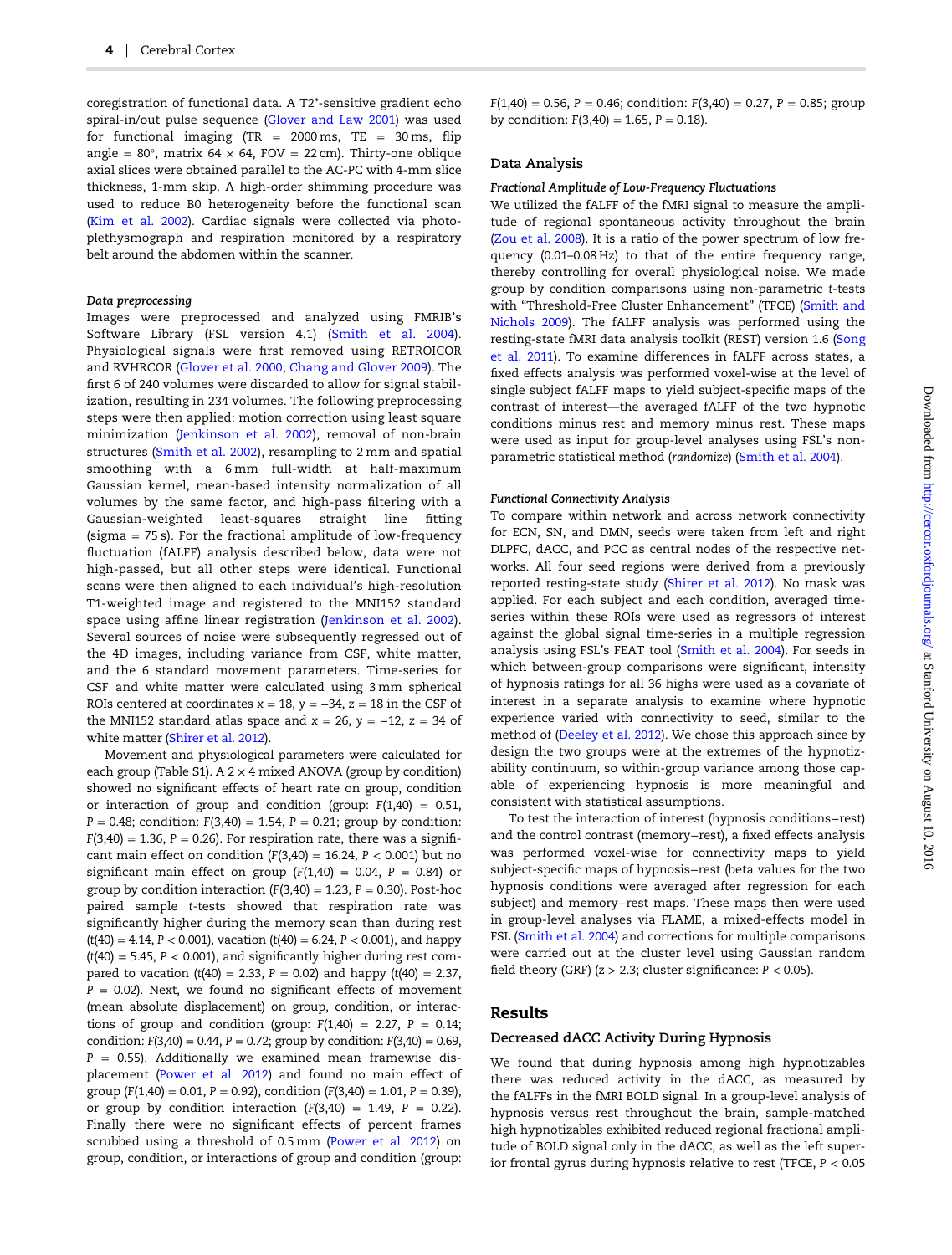<span id="page-4-0"></span>

Figure 2. fALFF activity in the dACC. Group (high vs. low hypnotizable) by condition (rest/memory vs. hypnosis in random order) differences in dACC activity. Images are displayed in radiologic convention: the left side of the image corresponds to the right side of the brain. (A) Group by condition interaction (upper panel): blue regions show an interaction between group (high vs. low) and condition (hypnosis vs. rest). The interaction is N.S. for memory relative to rest at the same threshold. The two hypnosis conditions do not show significantly different fALFF. Mean z scores extracted from significant dACC cluster are plotted across group and condition (right panel). Hypnosis versus rest within highs (lower panel): blue regions confirm significantly decreased fractional amplitude during hypnosis relative to rest only for highs. The effect is not significant for memory relative to rest at the same threshold. (B) Hypnotic response scores correlate with fALFF: blue regions show decreasing fractional amplitude during hypnosis relative to rest as post-scan intensity of hypnosis ratings increases, among all 36 highs. Scatterplot shows individual mean z scores extracted from the significant dACC region against individual mean intensity of hypnosis ratings.

|  |  | Table 2 Brain regions showing significant group differences in fALFFs |  |
|--|--|-----------------------------------------------------------------------|--|
|--|--|-----------------------------------------------------------------------|--|

| Comparison               | Contrast                     | Peak                                   |     | Side Cluster x<br>size |       | V  | z  |           | P      |
|--------------------------|------------------------------|----------------------------------------|-----|------------------------|-------|----|----|-----------|--------|
| $21$ High $>$ Low        | $Hypnosis <$ Rest            | Anterior cingulate gyrus               | L/R | 469                    | 8     | 14 | 24 | $3.08*$   | 0.0002 |
|                          |                              | Superior frontal gyrus                 | L.  | 126                    | $-16$ | 28 | 40 | $3.04*$   | 0.0002 |
|                          |                              | Anterior cingulate gyrus               | L/R | 74                     | -8    | 36 | 24 | $3.37*$   | 0.0002 |
|                          | Hypnosis $<$ Memory $<$ Rest | Anterior cingulate gyrus               | L/R | 226                    | -6    | 12 |    | 36 3.41*  | 0.0002 |
|                          |                              | Superior frontal gyrus                 |     | 93                     | $-20$ | 22 | 42 | $3.50*$   | 0.0002 |
|                          |                              | Anterior cingulate gyrus               | L/R | 32                     | 10    | 20 |    | 26 2.81*  | 0.0002 |
| 21 High                  | $Hypnosis <$ Rest            | Anterior cingulate/paracingulate gyrus | L/R | 670                    | $-2$  | 14 |    | 46 6.02** | 0.0030 |
|                          | Hypnosis < Memory < Rest     | Anterior cingulate/paracingulate gyrus | L/R | 511                    | 6     |    | 40 | $7.77**$  | 0.0040 |
| 36 High (+ covaried with | $Hypnosis <$ Rest            | Anterior cingulate gyrus               | L/R | 878                    | $-4$  | 14 | 34 | $3.00*$   | 0.0002 |
| ratings)                 | Hypnosis < Memory < Rest     | Anterior cingulate gyrus               | L/R | 652                    | $-4$  | 12 | 34 | $3.15*$   | 0.0002 |

Note: \*Peaks derived from raw t scores masked with TFCE, P < 0.001 uncorrected images.

\*\*Peaks derived from raw t scores masked with TFCE, P < 0.05 FWE corrected maps.

family wise error corrected, Fig. 2A, Table 2) in comparisonwith lows in those conditions.

On the basis of this finding we conducted confirmatory secondary analyses. The interaction between highs and lows was significant at  $P < 0.001$ , uncorrected for multiple comparisons. All dACC regions showed lower activity during hypnosis compared to rest among the highs. There were no such differences among regions within lows across conditions or in the control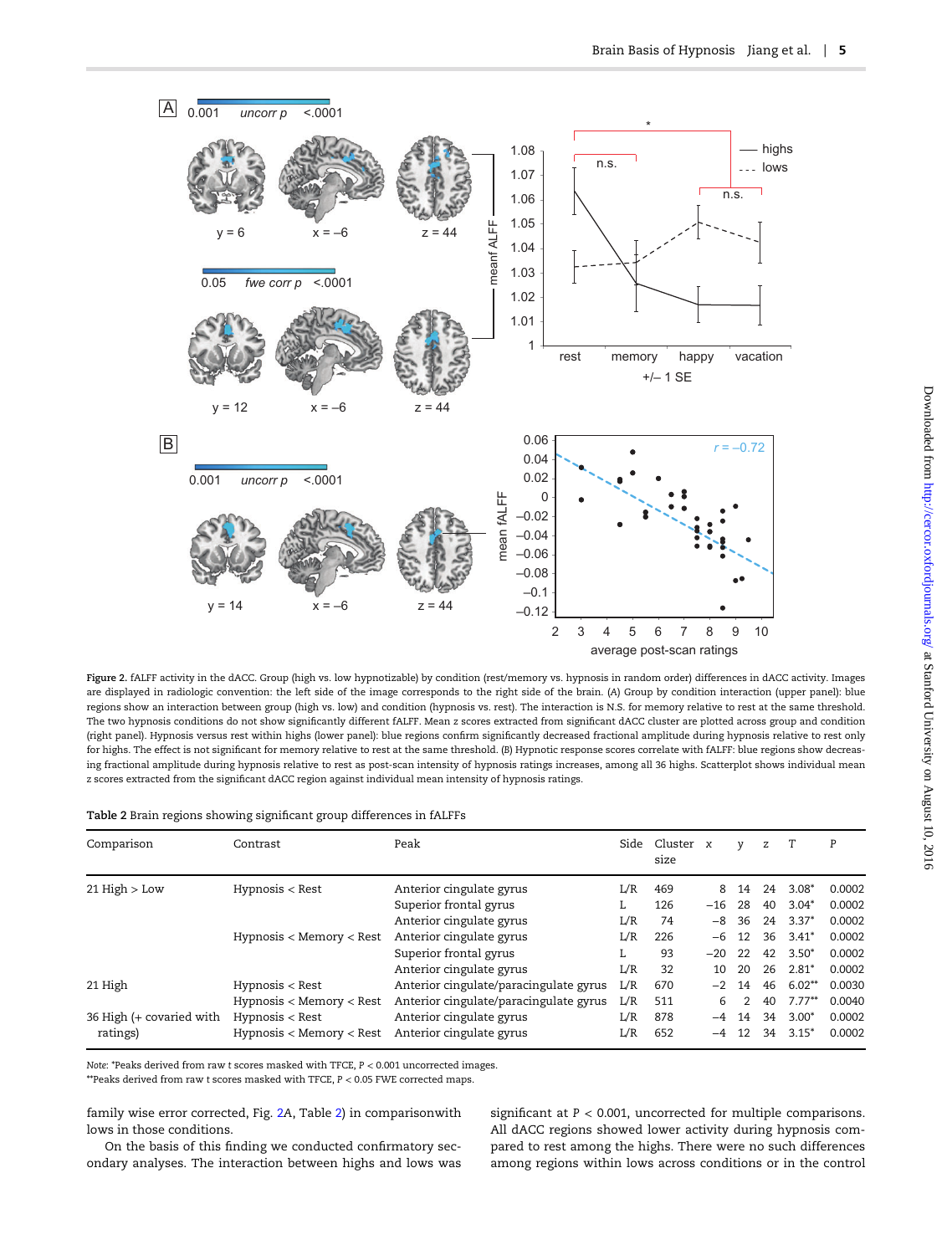memory–rest contrast. We also secondarily examined voxelwise the relationship of fALFF to reported intensity of hypnosis among all 36 highs. Those who reported they felt more hypnotized had the lowest ratio of fALFF in the dACC during hypnosis relative to rest using TFCE,  $P < 0.001$ . Though this result is uncorrected for multiple comparisons (Fig. [2](#page-4-0)B, Table [2](#page-4-0)), no other regions were significantly positively or negatively correlated with ratings at the same threshold throughout the rest of the brain. Additionally, the degree of fALFF reduction was related linearly to engagement with task; highs exhibited reduced dACC fALFF during hypnosis compared to memory, and less during memory compared to rest, whereas lows showed the opposite pattern (Fig. [2,](#page-4-0) Table [2](#page-4-0)).

#### Differences in Functional Connectivity During Hypnosis

#### Coupling of ECN and SN

In between-group analysis using functionally defined ROIs [\(Shirer](#page-10-0) [et al. 2012](#page-10-0)) based upon our a priori hypotheses, the left DLPFC displayed significantly enhanced connectivity to ipsilateral insular cortex and contralateral supramarginal gyrus in highs compared to lows during hypnosis compared to rest ( $P < 0.05$ , corrected for multiple comparisons with FEAT's GRF correction; Fig. [3](#page-6-0)A; Table [3\)](#page-7-0). The sameinteraction was not significant after multiple comparisons correction between right DLPFC and ipsilateral insula. Within-group analysis comparing hypnosis to rest confirmed that highs showed significantly elevated coupling between left DLPFC and ipsilateral insula during hypnosis compared to rest at  $P < 0.05$ , GRF corrected (Fig. [3](#page-7-0)A, Table 3). Highs also displayed significantly greater connectivity between right DLPFC and both left and right insula during hypnosis compared to rest at P < 0.05, GRF corrected (Fig. [3](#page-6-0)B, Table [3\)](#page-7-0). For lows, there were no significant differences for the hypnosis-rest contrast with either DLPFC seed. Overall highs showed more variability in functional connectivity across conditions than did lows, but started from lower resting connectivity between DLPFC and insula.

Furthermore, Highs who felt the most hypnotized exhibited the greatest connectivity between the left DLPFC and left insula, and this connectivity increased during hypnosis relative to rest, consistent with prior work [\(Hoeft et al. 2012](#page-9-0)). Clusters in left insula, middle frontal gyrus and superior parietal lobule were significantly positively correlated with intensity of hypnosis ratings at  $P < 0.05$ , GRF corrected (Fig. [3](#page-7-0)C, Table 3). No voxels from the ECN and the SN were significantly negatively correlated with hypnosis ratings.

#### Decoupling of the Executive Control and DMNs During Hypnosis

Using the same DLPFC seed regions, we also found that connectivity between left DLPFC and core default mode regions, including PCC and contralateral inferior parietal lobule (IPL), were significantly negatively correlated with hypnotic experience ratings among all 36 highs during both hypnotic scans at  $P < 0.05$ , GRF corrected (Fig. [4](#page-8-0)A, Table [3\)](#page-7-0). The same held true between right DLPFC and DMN regions (Fig. [4](#page-8-0)B). Therefore as subjects reported they felt more hypnotized, the DMN became increasingly decoupled from both the left and right DLPFC, but only during hypnosis; connectivity between DLPFC and DMN was not significantly anti-correlated during the rest and memory control conditions.

## Discussion

We identified three brain regions whose activity and functional connectivity change during hypnosis, consistent with our a

priori hypotheses. The findings were evident in the two hypnosis conditions among high but not low hypnotizables, and they were different from the memory and rest conditions. Each of the major findings was also associated with the intensity of hypnotic experience reported among highs. The hypnotic state among highs was characterized by decreased low-frequency amplitude in the dACC. The dACC is a central node in the SN and has been shown to be critical for attentional control, specifically context evaluation, such as anxiety about what we should attend to and what we can ignore [\(Raz et al. 2002;](#page-10-0) [Melcher and Gruber 2009](#page-9-0)). This reduction in dACC activity occurred during hypnosis compared to rest conditions only among high hypnotizables. Highs displayed higher dACC amplitude at rest than lows, and significantly lower dACC activity in both hypnosis conditions with respect to rest. Correspondingly, they showed no interaction with rest during the memory task. Furthermore, the decrease in dACC activity was linearly correlated with the intensity of feeling hypnotized while in the scanner. This finding indicates a selective reduction in dACC regional activity during hypnosis ([Melcher and](#page-9-0) [Gruber 2009;](#page-9-0) Zhang [and Li 2012\)](#page-10-0). Even outside of hypnosis, high hypnotizables have been found to involve the ACC as well as the intraparietal sulcus while performing a modified flanker attention task compared to lows ([Cojan et al. 2015](#page-9-0)), although hypnotized highs have been shown to activate the ACC more in response to a Stroop conflict task than lows ([Egner et al. 2005\)](#page-9-0). In our data, highs displayed less regional amplitude in dACC and therefore less vigilance about possible alternative foci of attention during hypnosis than during a memory task, and less during memory than when subjects were at rest. This finding is consistent with previous observations that hypnosis invokes a suspension of critical judgment and ability to immerse oneself in a task while reducing awareness of alternatives ([Tellegen](#page-10-0) [and Atkinson](#page-10-0) 1974). Furthermore, ACC stimulation is associated with a "will to persevere" through difficulties [\(Parvizi](#page-10-0) [et al.](#page-10-0) 2013), so its reduced activity could decrease personal agency and contribute to heightened suggestibility as well as the ability to dissociate from distress and pain that are characteristic of hypnosis ([Spiegel H and Spiegel D 2004;](#page-10-0) [Elkins et al.](#page-9-0) [2015\)](#page-9-0).

The second finding is that functional connectivity between the executive control and the insular portion of the SN was altered from rest to hypnosis. Highs displayed increased connectivity between bilateral DLPFC and the ipsilateral insula during hypnosis compared to rest, while lows exhibited no differences among any states. In particular the degree to which highs exhibited this pattern correlated with hypnosis intensity ratings. Thus, subjects who were able to become most intensely hypnotized displayed higher connectivity between DLPFC and insula during hypnosis than rest. As levels of connectivity between these nodes during hypnosis was the same between groups (Fig. [3\)](#page-6-0), these findings may reflect decreased crossnetwork connectivity at rest, a trait difference, which normalizes after engagement with task. Here, the greater ability of highly hypnotizable subjects to "switch" connectivity patterns from rest to other tasks is notable. This finding would seem inconsistent with the observation of ([Hoeft et al. 2012](#page-9-0)) that higher hypnotizability is associated with greater functional connectivity between the left DLPFC and the dACC, and with work indicating higher prefrontal activity associated with hypnosis ([Bell et al. 2011\)](#page-9-0). However, while both insula and dACC are components of the SN, they subserve different functions, with insula more related to internal somatic function and monitoring task performance ([Eckert et al. 2009;](#page-9-0) [Menon and](#page-9-0)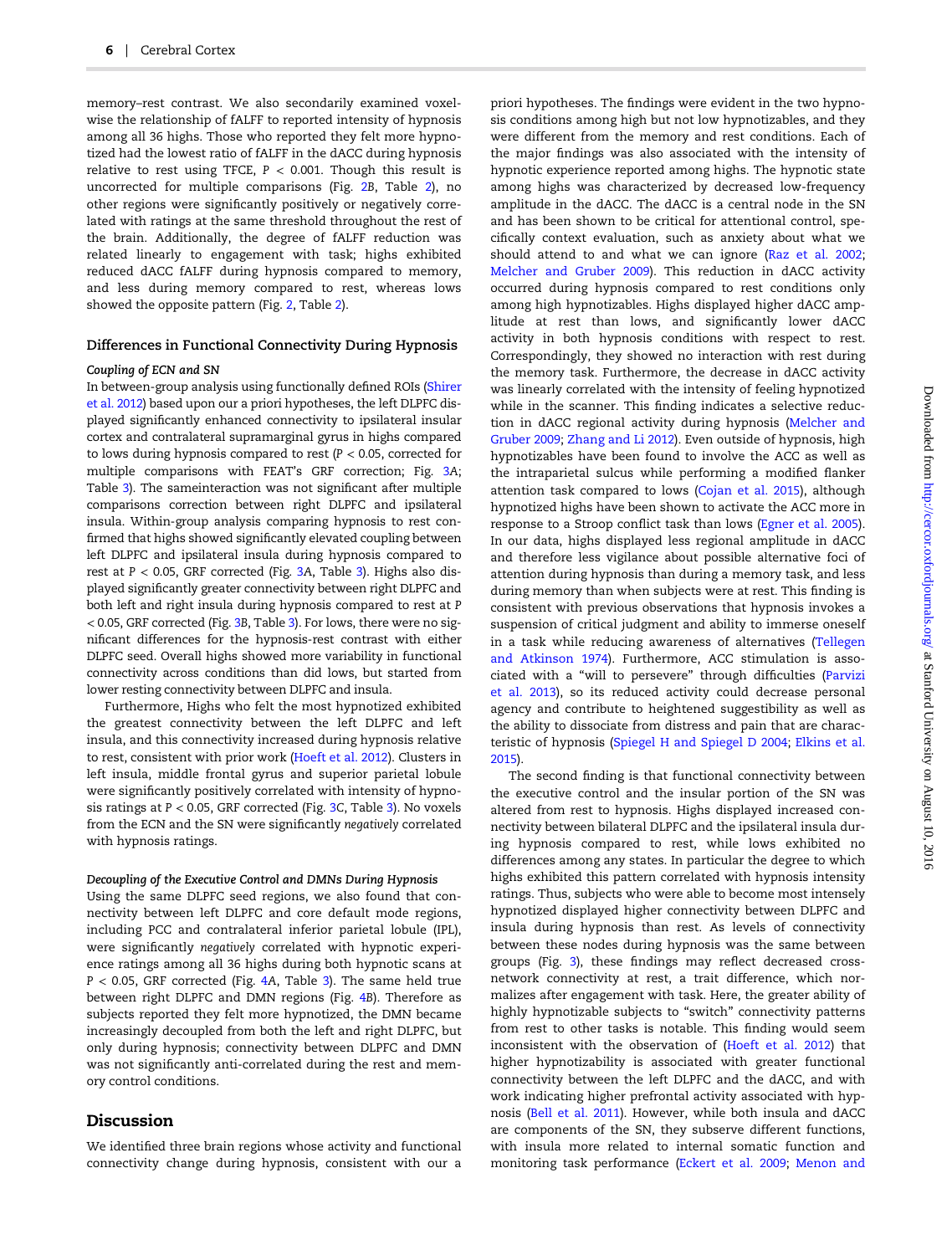<span id="page-6-0"></span>

Figure 3. Group (high vs. low) by condition (hypnosis vs. rest/memory in random order) differences in functional connectivity during hypnosis between left and right DLPFC and ipsilateral insular cortex and contralateral supramarginal gyrus. Seeds displayed in red. (A) Left DLPFC, Group by condition interaction (upper panel): orange–yellow regions show significantly increased functional connectivity to left DLPFC during hypnosis relative to rest, for highs but not lows. The effect is not significant for memory relative to rest at the same threshold. Hypnosis versus rest within highs (lower panel): orange–yellow regions confirm significantly increased FC to left DLPFC during hypnosis relative to rest for highs alone. The effect is not significant for memory relative to rest at the same threshold. The two hypnosis conditions are not significantly different. Mean z scores extracted from significant left insula cluster are displayed across group and condition (right panel). (B) Right DLPFC, Hypnosis versus rest within highs: orange–yellow regions show significantly increased FC to right DLPFC during hypnosis relative to rest for highs alone. Also, regions in the paracingulate gyrus and left insula showed significantly greater connectivity with right DLPFC in highs relative to lows. (C) Hypnotic response scores correlating with FC: orange–yellow regions (insular cortex and supramarginal gyrus) show increased FC to left DLPFC during hypnosis. For PCC and dACC seeds, no regions in the group by condition comparison survived correction, so no further tests were performed.

[Uddin 2010](#page-9-0); [Cai et al. 2014\)](#page-9-0), while the dACC is involved more with mood ([Etkin et al. 2011](#page-9-0)) and external attention ([Raz et al.](#page-10-0) [2002;](#page-10-0) [Petersen and Posner 2012\)](#page-10-0).

The increase in functional connectivity in highs during hypnosis between the DLPFC and the insula is also of interest because the insula is involved in the processing of body control and experience, emotion, empathy, and time through its extensive connections to cortical and subcortical limbic structures [\(Menon and Uddin 2010](#page-9-0); [Cai et al. 2014\)](#page-9-0). Related to its role in somatic assessment, the insular cortex is also involved in spatial and temporal aspects of pain processing ([Roder et al. 2007\)](#page-10-0), as well as empathic perception of pain in others, [\(Menon and](#page-9-0) [Uddin 2010;](#page-9-0) Gu [et al. 2012\)](#page-9-0) which clarifies the potency of hypnosis in pain control ([Rainville et al. 1997](#page-10-0); [Melcher and Gruber](#page-9-0)

[2009\)](#page-9-0). Sham mobile phone radiation in electrosensitive subjects caused somatic symptoms that were mediated through increased insular activity [\(Landgrebe et al. 2008\)](#page-9-0), similar to the ability of hypnosis to affect somatic perception and control. Thus these findings are consistent with the insula's role in brain regulation of somatic symptoms [\(Avery et al. 2014\)](#page-8-0). Insular cortex is also involved in self-reflection, selfmonitoring, and self-regulation [\(Herwig et al. 2012](#page-9-0)), which are all thought processes that can be altered in hypnosis and in related dissociative states involving alterations in identity, memory, and consciousness ([Spiegel H and Spiegel D 2004;](#page-10-0) [Bhuvaneswar and Spiegel 2013\)](#page-9-0). The relatively low connectivity between DLPFC and insula in highs at rest (Fig. 3) may be related to the dissociation of aspects of somatic experience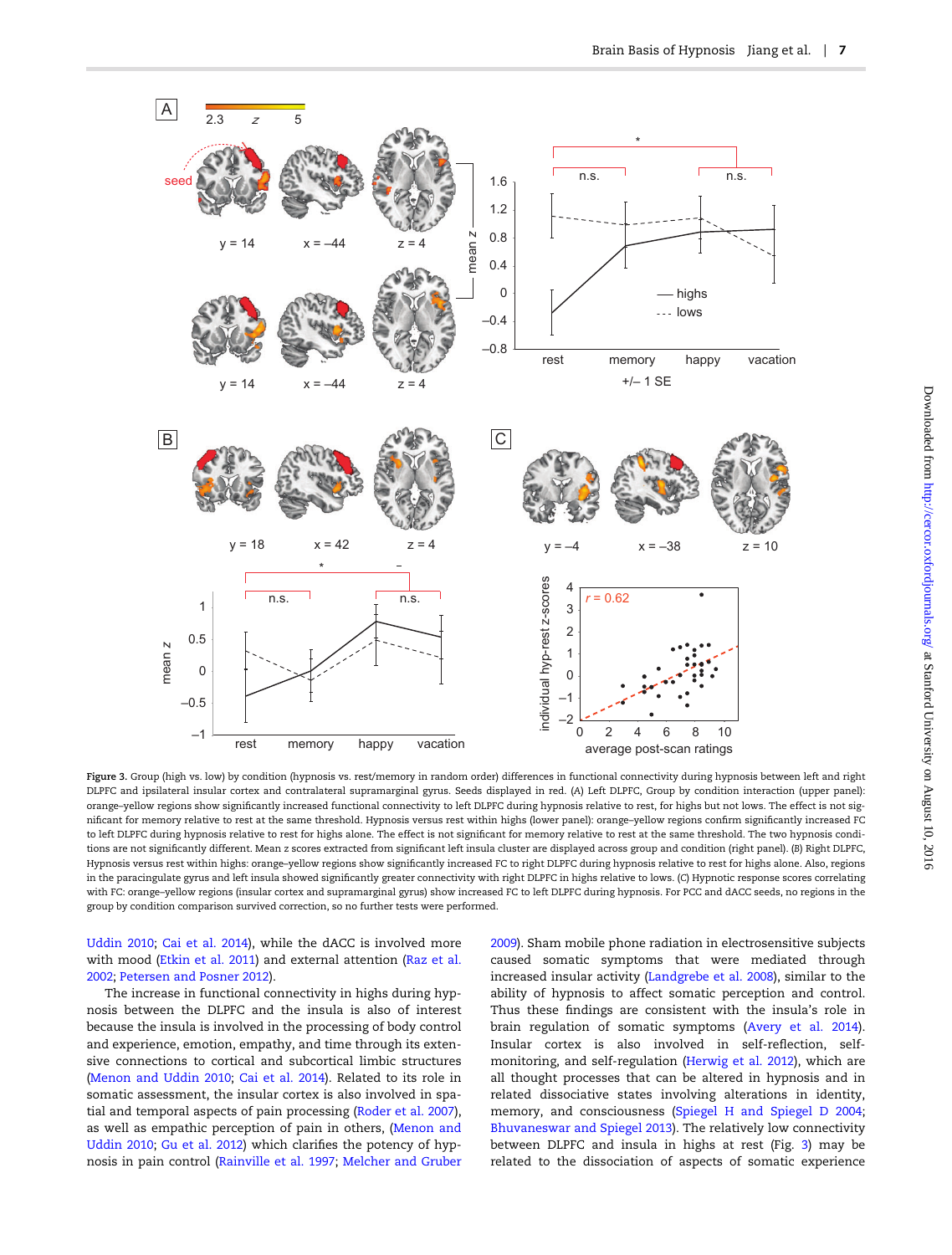<span id="page-7-0"></span>

| Table 3 Brain regions showing significant group differences in seed-based functional connectivity |  |  |  |
|---------------------------------------------------------------------------------------------------|--|--|--|
|                                                                                                   |  |  |  |

| Seed                  | Group                                        | Contrast                 | Peak                                           |              | Side Cluster x<br>size |       | y     | Z           | Ζ       | $\, {\bf P}$ |
|-----------------------|----------------------------------------------|--------------------------|------------------------------------------------|--------------|------------------------|-------|-------|-------------|---------|--------------|
| Left                  | 21 High > Low                                | Hypnosis > Rest          | Inferior frontal gyrus/insula L                |              | 807                    | $-56$ | 18    | 16          | 3.75    | 0.0118       |
| <b>DLPFC</b>          |                                              |                          | Supramarginal gyrus                            | $\mathbb{R}$ | 736                    | 48    | $-44$ | 18          | 3.37    | 0.0193       |
|                       |                                              | Hypnosis > Memory > Rest | Inferior frontal gyrus/insula L                |              | 1040                   | $-54$ | 14    | 14          | 3.75    | 0.0026       |
|                       |                                              | Rest                     | Lateral occipital cortex                       | L            | 788                    | -54   | $-70$ | 14          | 3.88    | 0.0264       |
|                       | 21 High                                      | Hypnosis > Rest          | insula/inferior frontal gyrus                  | L            | 1047                   | $-52$ | 12    | 12          | 4.6     | 0.0025       |
|                       |                                              | Hypnosis > Memory > Rest | Inferior frontal gyrus/insula                  | L            | 966                    | $-54$ | 12    | 12          | 3.78    | 0.0042       |
|                       | 36 High (+ covaried                          | Hypnosis > Rest          | Middle frontal gyrus                           | L            | 1740                   | $-56$ | 12    | 24          | 5.15    | < 0.0001     |
|                       | with ratings)                                |                          | Superior parietal lobule                       | L            | 1699                   | $-40$ | $-40$ | 46          | 4.57    | < 0.0001     |
|                       |                                              | Memory > Rest            | Middle frontal gyrus                           | L            | 926                    | $-46$ | $-2$  | 28          | 3.96    | 0.0058       |
|                       |                                              |                          | Lateral occipital cortex                       | L            | 813                    | $-28$ | $-68$ | 32          | 3.65    | 0.0126       |
|                       |                                              | Hypnosis > Memory > Rest | Superior parietal lobule                       | L            | 1602                   | $-40$ | $-40$ | 46          | 4.42    | 0.0001       |
|                       |                                              |                          | Insular cortex                                 | L            | 1053                   | $-34$ | $-4$  | $-6$        | 4.19    | 0.0027       |
|                       |                                              |                          | Superior frontal gyrus                         | L/R          | 947                    | 14    | $-4$  | 60          | 3.38    | 0.0053       |
|                       |                                              |                          | Inferior frontal gyrus                         | L            | 895                    | $-58$ | 20    | 16          | 4.27    | 0.0074       |
|                       |                                              |                          | Inferior frontal gyrus                         | $\mathbb{R}$ | 831                    | 54    | 18    | 20          | 3.64    | 0.0115       |
|                       |                                              |                          | Precentral gyrus                               | L            | 626                    | $-26$ | $-12$ | 42          | 3.49    | 0.0494       |
|                       | 36 High (- covaried<br>with ratings)         | Hypnosis (vacation $+$   | Posterior cingulate gyrus                      | L/R          | 2249                   | $-4$  | $-46$ | 30          | 4.16    | < 0.0001     |
|                       |                                              | happy)                   | Angular gyrus                                  | R            | 1187                   | 44    | $-52$ | 34          | 4.16    | 0.0024       |
|                       |                                              |                          | Temporal pole                                  | L            | 759                    | $-46$ | 14    | $-36$       | 4.37    | 0.0312       |
| Right<br><b>DLPFC</b> | $21$ High $>$ Low                            | Memory > Rest            | Superior frontal gyrus/<br>paracingulate gyrus | L/R          | 1182                   | 6     | 26    | 56          | 4.89    | 0.0011       |
|                       |                                              |                          | Frontal operculum/insula                       | L            | 808                    | $-46$ | 22    | $\mathbf 0$ | 4.09    | 0.0120       |
|                       |                                              | Rest                     | Lateral occipital cortex/<br>angular gyrus     | $\mathbf{L}$ | 869                    | $-38$ | $-74$ | 40          | 3.78    | 0.0209       |
|                       |                                              | Hypnosis                 | Lateral occipital cortex/<br>angular gyrus     | L            | 1213                   | $-36$ | $-74$ | 34          | 3.6     | 0.0033       |
|                       | 21 High                                      | Hypnosis > Rest          | Insular cortex                                 | $\mathbb{R}$ | 939                    | 28    | 14    | $\mathbf 0$ | 3.78    | 0.0054       |
|                       |                                              |                          | Insular cortex                                 | L            | 725                    | $-38$ | $-8$  | $-4$        | 3.48    | 0.0223       |
|                       |                                              |                          | Central opercular cortex                       | $\mathbb{R}$ | 652                    | 50    | $-16$ | 18          | 3.77    | 0.0374       |
|                       |                                              | Hypnosis > Memory > Rest | Insular cortex                                 | $\mathbb{R}$ | 3433                   | 40    | $-6$  | $-8$        | 4.36    | < 0.0001     |
|                       |                                              |                          | Insular cortex                                 | L            | 1789                   | $-36$ | $-18$ | $\mathbf 0$ | 3.70    | < 0.0001     |
|                       | 36 High (- covaried<br>with ratings)         | Hypnosis                 | posterior cingulate gyrus                      | L/R          | 2223                   | $-4$  | $-44$ | 28          | 4.75    | < 0.0001     |
|                       |                                              |                          | Superior frontal/<br>paracingulate             | L/R          | 1997                   | $-12$ | 24    | 52          | 4.04    | < 0.0001     |
|                       |                                              |                          | Superior lateral occipital<br>cortex           | L            | 1624                   | $-60$ | $-78$ | 28          | 4.14    | < 0.0001     |
|                       |                                              | Memory                   | Subcallosal cortex                             | L            | 818                    | $-6$  | 10    | $-12$       | 3.84    | 0.0315       |
|                       | Seed to region of interest (ROI) comparisons |                          |                                                |              |                        |       |       |             |         |              |
| dACC                  | $21$ High $>$ Low                            | Rest                     | DLPFC ROI (Hoeft et al.,<br>2012)              | L            | 191                    | $-38$ | 42    | 26          | 2.94    | 0.0054       |
|                       |                                              |                          | DLPFC ROI (Shirer et al.,<br>2012)             | L            | 1501                   | $-30$ | 23    | 48          | $-1.43$ | 0.1614       |

typical in hypnosis ([Spiegel H and Spiegel D 2004;](#page-10-0) [Bell et al.](#page-9-0) [2011\)](#page-9-0) and dissociative traumatic experiences [\(Spiegel H and](#page-10-0) [Spiegel 2004;](#page-10-0) Lanius [et al. 2012](#page-9-0); [Bhuvaneswar and Spiegel 2013\)](#page-9-0). Increased connectivity between the insular cortex and DLPFC in hypnosis may reflect heightened ability to engage in tasks with reduced anxiety about possible alternatives. This is also consistent with reduced dACC fALFF activity, which is compatible with the observed ability of those in hypnosis to become intensely absorbed ([Tellegen and Atkinson 1974](#page-10-0); [Elkins et al.](#page-9-0) [2015\)](#page-9-0) and have altered somatic perception and function ([Klein](#page-9-0) [and Spiegel](#page-9-0) 1989; [Spiegel H and Spiegel D 2004\)](#page-10-0).

In the memory state, dACC activity decreased and DLPFCinsula connectivity increased above resting levels but below that observed during hypnosis. The memory condition had been included as a control for the memory-intensive aspects of the hypnotic instructions; however, it appears instead to more closely align with network changes associated with the hypnotic state. It is possible that for highs, any focused task, explicitly

hypnotic or not, might induce network changes similar to, if not as pronounced, as in hypnosis, as has been observed clinically [\(Tellegen and Atkinson 1974](#page-10-0); [Spiegel H and Spiegel D 2004](#page-10-0)).

Our third finding is the uncoupling of connectivity between the ECN and the DMN during hypnosis. This is contrary to what was hypothesized and what others have found ([McGeown et al.](#page-9-0) [2009\)](#page-9-0). We found that connectivity within the DMN was not affected by hypnosis. Rather, he subjects who reported they felt the most intensely hypnotized during the hypnotic scan conditions displayed the least coupling between bilateral DLPFC (ECN) and the PCC, contralateral IPL, and mPFC components of the DMN. In particular, reduced connectivity between left DLPFC and PCC was notable during hypnosis in highs but not during memory, and it was the clearest state difference highlighting hypnosis. These DMN regions are involved in self-referential processing and episodic memory [\(Greicius and](#page-9-0) [Menon 2004](#page-9-0)), while the ECN is involved in cognitive control [\(Seeley et al. 2007](#page-10-0)), and the two networks become anti-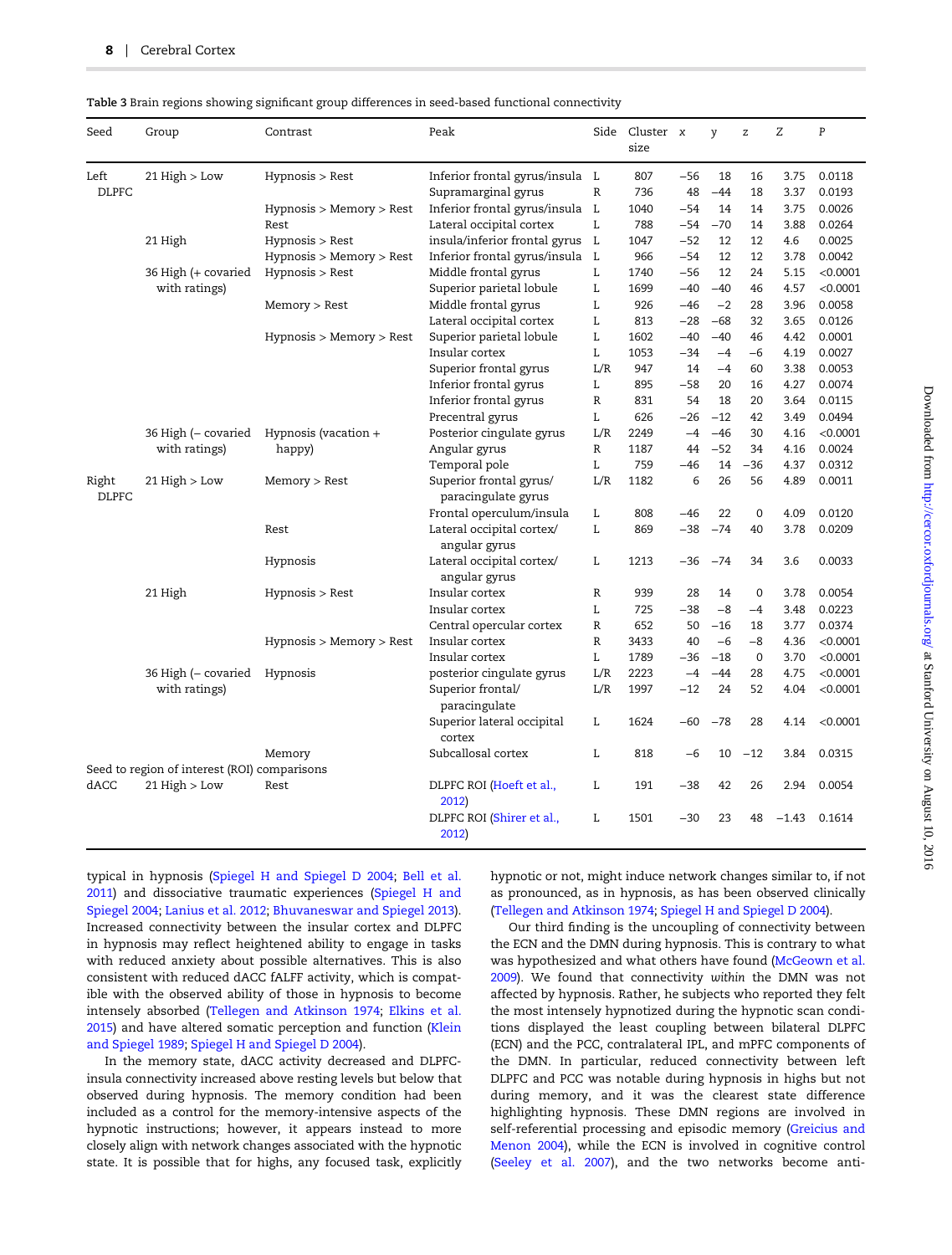<span id="page-8-0"></span>

Figure 4. Intensity of hypnosis covaries inversely with DLPFC-DMN connectivity: seeds displayed in red. (A and B) Connectivity during the two hypnotic states (averaged across happy/vacation) covaried with mean intensity of hypnosis ratings for 36 highs: regions in blue exhibit decreased FC with left (A) and right (B) DLPFC among subjects who felt more hypnotized. Scatterplots show individual mean z scores extracted from significant PCC clusters against individual mean hypnotic experience ratings.

correlated during working memory tasks ([Leech et al. 2011\)](#page-9-0). Dissociation between ECN and DMN in response to hypnotic induction likely reflects engagement in the hypnotic state and associated detachment from internal mental processes such as mind wandering and self-reflection. This reinforces the idea of hypnosis as a different state of consciousness, rather than a reduced level of arousal. This finding is related to but distinct from the recent report by [\(McGeown et al. 2015](#page-9-0)) that reports of hypnotic depth were associated with decreased functional connectivity within the anterior portion of the DMN, also suggesting reduced self-awareness.

Taken together, our findings indicate that cross-network coactivation patterns are modulated by hypnosis. Decreased fALFF in the dACC may reflect reduced context comparison and decreased attention to the external environment, while at the same time connectivity between the DLFPC and the insula is up-regulated, which facilitates somatic surveillance. Further, the decoupling of the DLPFC from the DMN during hypnosis reveals another neural mechanism underlying hypnotic absorption and, potentially, hypnotic loss of self-consciousness and amnesia ([Kihlstrom 2013\)](#page-9-0). Disengagement between frontal attentional regions and striatum-based procedural regions under hypnosis has been showed to improve procedural learning ([Nemeth et al. 2013\)](#page-9-0). Thus, effects of hypnosis may be due to separation of certain brain functions (ECN from DMN) as well as integration of others (ECN and SN). Increases in ECN–SN connectivity involving primarily DLPFC and ipsilateral insula occurred during hypnosis among high hypnotizables, who were at lower functional connectivity levels at baseline. In sum, the naturally occurring and clinically useful hypnotic state appears to be a product of reduced contextual vigilance (dACC activity) and disconnection from default mode resting activity, as well as enhanced coordination of networks engaged in task management and somatic surveillance.

# Supplementary Material

[Supplementary material can be found at: http://www.cercor.](http://CERCOR.oxfordjournals.org/lookup/suppl/doi:10.1093/cercor/bhw220/-/DC1) [oxfordjournals.org/](http://CERCOR.oxfordjournals.org/lookup/suppl/doi:10.1093/cercor/bhw220/-/DC1)

## Funding

This study was supported by grant # RCI AT0005733 from the National Center for Complementary and Integrative Health (PI, David Spiegel, M.D.), P41-EB015891 from the National Institute of Biomedical imaging and Bioengineering (PI, Gary Glover, Ph. D.), the Randolph H. Chase, M.D. Fund II, the Jay and Rose Phillips Family Foundation, and the Nissan Research Center. Data from this study were presented as a poster entitled "Brain Activity and Connectivity Underlying Hypnosis" at the annual meeting of the American College of Neuropsychopharmacology in Phoenix, AZ on December 10, 2014. Drs Jiang, White, Greicius, Waelde, and Spiegel report no biomedical financial interests or potential conflicts of interest.

## Notes

All authors conceived and designed the study. D.S., M.W. and L.W. recruited and tested subjects. H.J., M.G., and M.W. administered fMRI scans. H.J. and M.G. analyzed fMRI data. H.J., M.G., M.W., L.W., and D.S. wrote the manuscript. All authors were involved in data acquisition, data analysis, and interpretation. Caroline Levin managed subject acquisition and participation. Maria Molfino helped in designing and recording condition instructions. Eric Neri conducted analysis of subject recruitment, screening, and hypnotizability. Gary Glover, Ph.D., provided invaluable consultation regarding fMRI methods and analysis. Conflict of Interest: None declared.

## References

- Adachi T, Fujino H, Nakae A, Mashimo T, Sasaki J. 2014. A meta-analysis of hypnosis for chronic pain problems: a comparison between hypnosis, standard care, and other psychological interventions. Int J Clin Exp Hypn. 62:1–28.
- Avery JA, Drevets WC, Moseman SE, Bodurka J, Barcalow JC, Simmons WK. 2014. Major depressive disorder is associated with abnormal interoceptive activity and functional connectivity in the insula. Biol Psychiatry. 76:258–266.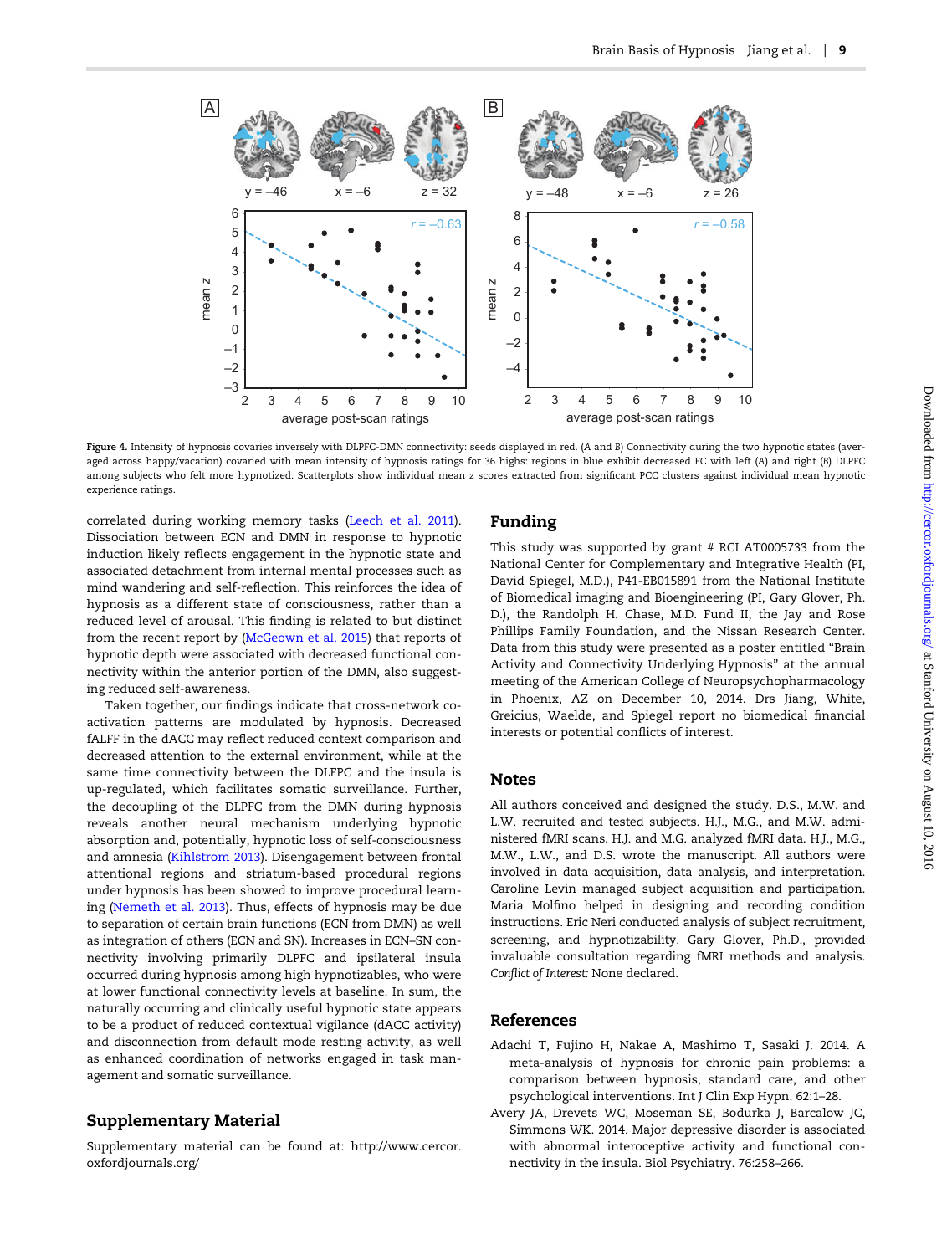- <span id="page-9-0"></span>Barry JJ, Sanborn K. 2001. Etiology, diagnosis, and treatment of nonepileptic seizures. Curr Neurol Neurosci Rep. 1:381–389.
- Bell V, Oakley DA, Halligan PW, Deeley Q. 2011. Dissociation in hysteria and hypnosis: evidence from cognitive neuroscience. J Neurol Neurosurg Psychiatry. 82:332–339.
- Bhuvaneswar C, Spiegel D. 2013. An eye for an I: a 35-year-old woman with fluctuating oculomotor deficits and dissociative identity disorder. Int J Clin Exp Hypn. 61:351–370.
- Brom D, Kleber RJ, Defares PB. 1989. Brief psychotherapy for posttraumatic stress disorders. J Consult Clin Psychol. 57:607–612.
- Cai W, Ryali S, Chen T, Li CS, Menon V. 2014. Dissociable roles of right inferior frontal cortex and anterior insula in inhibitory control: evidence from intrinsic and task-related functional parcellation, connectivity, and response profile analyses across multiple datasets. J Neurosci. 34:14652–14667.
- Cardena E, Jonsson P, Terhune DB, Marcusson-Clavertz D. 2013. The neurophenomenology of neutral hypnosis. Cortex. 49:375–385.
- Chang C, Glover GH. 2009. Effects of model-based physiological noise correction on default mode network anti-correlations and correlations. NeuroImage. 47:1448–1459.
- Cojan Y, Piguet C, Vuilleumier P. 2015. What makes your brain suggestible? Hypnotizability is associated with differential brain activity during attention outside hypnosis. NeuroImage. 117:367–374.
- Cojan Y, Waber L, Schwartz S, Rossier L, Forster A, Vuilleumier P. 2009. The brain under self-control: modulation of inhibitory and monitoring cortical networks during hypnotic paralysis. Neuron. 62:862–875.
- Colgan SM, Faragher EB, Whorwell PJ. 1988. Controlled trial of hypnotherapy in relapse prevention of duodenal ulceration. Lancet. 1:1299–1300.
- Deeley Q, Oakley DA, Toone B, Giampietro V, Brammer MJ, Williams SC, Halligan PW. 2012. Modulating the default mode network using hypnosis. Int J Clin Exp Hypn. 60:206–228.
- Eckert MA, Menon V, Walczak A, Ahlstrom J, Denslow S, Horwitz A, Dubno JR. 2009. At the heart of the ventral attention system: the right anterior insula. Hum Brain Mapp. 30:2530–2541.
- Egner T, Jamieson G, Gruzelier J. 2005. Hypnosis decouples cognitive control from conflict monitoring processes of the frontal lobe. NeuroImage. 27:969–978.
- Elkins GR, Barabasz AF, Council JR, Spiegel D. 2015. Advancing research and practice: the revised APA division 30 definition of hypnosis. Int J Clin Exp Hypn. 63:1–9.
- Etkin A, Egner T, Kalisch R. 2011. Emotional processing in anterior cingulate and medial prefrontal cortex. Trends Cogn Sci. 15:85–93.
- Glover GH, Law CS. 2001. Spiral-in/out BOLD fMRI for increased SNR and reduced susceptibility artifacts. Magn Reson Med. 46:515–522.
- Glover GH, Li TQ, Ress D. 2000. Image-based method for retrospective correction of physiological motion effects in fMRI: RETROICOR. Magn Reson Med. 44:162–167.
- Greicius MD, Menon V. 2004. Default-mode activity during a passive sensory task: uncoupled from deactivation but impacting activation. J Cogn Neurosci. 16:1484–1492.
- Greicius MD, Supekar K, Menon V, Dougherty RF. 2009. Restingstate functional connectivity reflects structural connectivity in the default mode network. Cereb Cortex. 19:72–78.
- Gu X, Gao Z, Wang X, Liu X, Knight RT, Hof PR, Fan J. 2012. Anterior insular cortex is necessary for empathetic pain perception. Brain. 135:2726–2735.
- Herwig U, Kaffenberger T, Schell C, Jancke L, Bruhl AB. 2012. Neural activity associated with self-reflection. BMC Neurosci. 13:52.
- Hilgard ER, Hilgard JR. 1975. Hypnosis in the Relief of Pain. Los Altos: William Kauffman.
- Hoeft F, Gabrieli JD, Whitfield-Gabrieli S, Haas BW, Bammer R, Menon V, Spiegel D. 2012. Functional brain basis of hypnotizability. Arch Gen Psychiatry. 69:1064–1072.
- Jenkinson M, Bannister P, Brady M, Smith S. 2002. Improved optimization for the robust and accurate linear registration and motion correction of brain images. NeuroImage. 17:825–841.
- Kihlstrom JF. 2013. Neuro-hypnotism: prospects for hypnosis and neuroscience. Cortex. 49:365–374.
- Kim DH, Adalsteinsson E, Glover GH, Spielman DM. 2002. Regularized higher-order in vivo shimming. Magn Reson Med. 48:715–722.
- Klein KB, Spiegel D. 1989. Modulation of gastric acid secretion by hypnosis. Gastroenterology. 96:1383–1387.
- Landgrebe M, Barta W, Rosengarth K, Frick U, Hauser S, Langguth B, Rutschmann R, Greenlee MW, Hajak G, Eichhammer P. 2008. Neuronal correlates of symptom formation in functional somatic syndromes: a fMRI study. NeuroImage. 41:1336–1344.
- Lang EV, Benotsch EG, Fick LJ, Lutgendorf S, Berbaum ML, Berbaum KS, Logan H, Spiegel D. 2000. Adjunctive nonpharmacological analgesia for invasive medical procedures: a randomised trial. Lancet. 355:1486–1490.
- Lanius RA, Brand B, Vermetten E, Frewen PA, Spiegel D. 2012. The dissociative subtype of posttraumatic stress disorder: rationale, clinical and neurobiological evidence, and implications. Depress Anxiety. 29:701–708.
- Leech R, Kamourieh S, Beckmann CF, Sharp DJ. 2011. Fractionating the default mode network: distinct contributions of the ventral and dorsal posterior cingulate cortex to cognitive control. J Neurosci. 31:3217–3224.
- Lynn SJ, Green JP, Kirsch I, Capafons A, Lilienfeld SO, Laurence JR, Montgomery GH. 2015a. Grounding hypnosis in science: the "New" APA division 30 definition of hypnosis as a step backward. Am J Clin Hypn. 57:390–401.
- Lynn SJ, Laurence JR, Kirsch I. 2015b. Hypnosis, suggestion, and suggestibility: an integrative model. Am J Clin Hypn. 57: 314–329.
- Mazzoni G, Venneri A, McGeown WJ, Kirsch I. 2013. Neuroimaging resolution of the altered state hypothesis. Cortex. 49:400–410.
- McGeown WJ, Mazzoni G, Vannucci M, Venneri A. 2015. Structural and functional correlates of hypnotic depth and suggestibility. Psychiatry Res. 231:151–159.
- McGeown WJ, Mazzoni G, Venneri A, Kirsch I. 2009. Hypnotic induction decreases anterior default mode activity. Conscious Cogn. 18:848–855.
- Melcher T, Gruber O. 2009. Decomposing interference during Stroop performance into different conflict factors: an eventrelated fMRI study. Cortex. 45:189–200.
- Menon V, Uddin LQ. 2010. Saliency, switching, attention and control: a network model of insula function. Brain Struct Funct. 214:655–667.
- Nemeth D, Janacsek K, Polner B, Kovacs ZA. 2013. Boosting human learning by hypnosis. Cereb Cortex. 23:801–805.